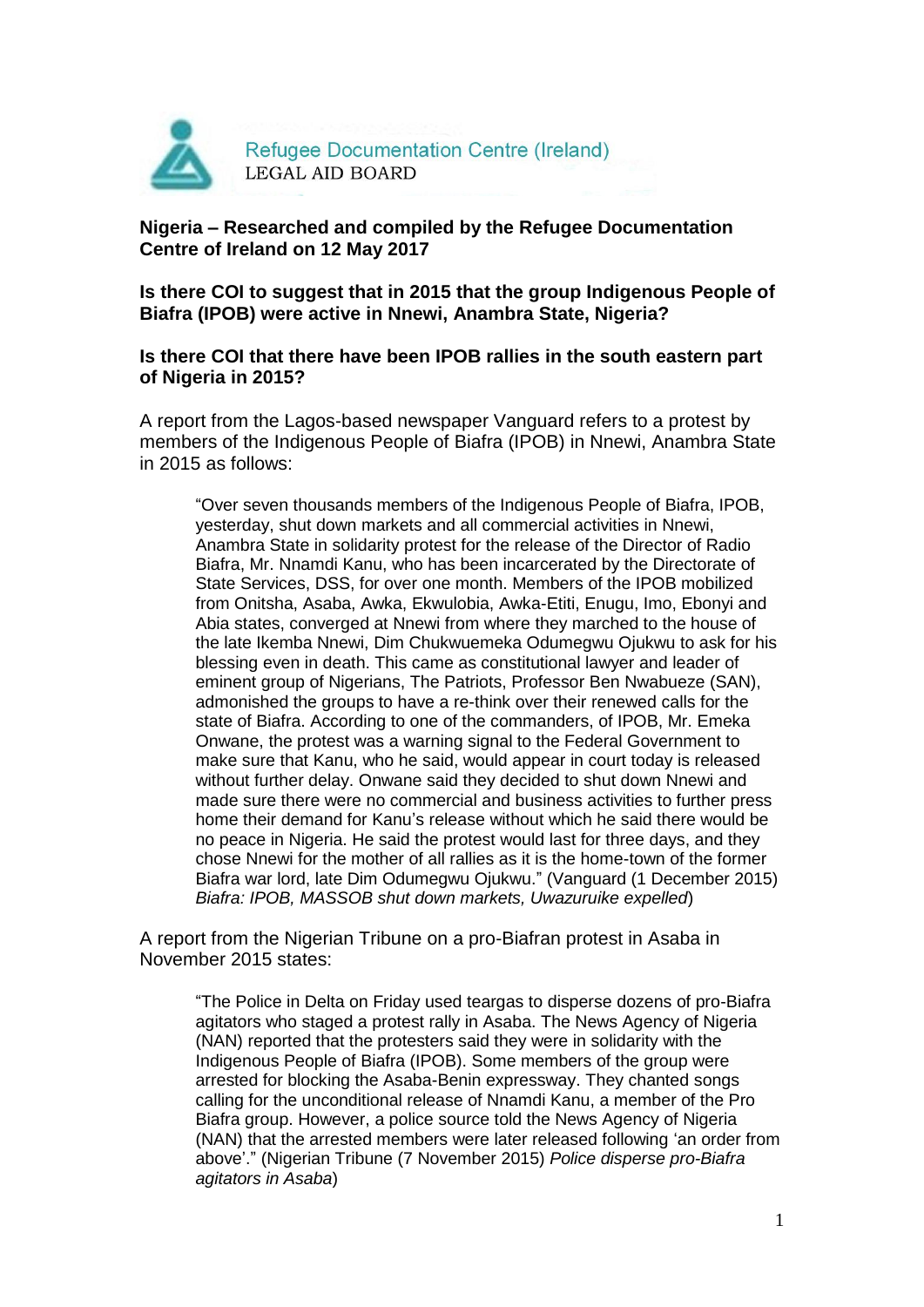A report from the Abuja-based newspaper Leadership on clashes between IPOB members and the security forces in the South-Eastern state of Anambra in December 2015 states:

"Agitations for the state of Biafra by members of the Indigenous People of Biafra (IPOB) turned bloody in Onitsha, Anambra [southeastern Nigeria], yesterday, after no less than seven people lost their lives when the protesters and members of the Joint Task Force (JTF) clashed. The seven who were killed included two police men, a female passer- by and four pro- Biafra agitators." (Leadership (3 December 2015) *Biafra Protest Turns Bloody, Claims 7 In Anambra*)

See also article from Nigerian newspaper The Sun which states:

"Five members of Indigenous Peoples of Biafra (IPOB) were yesterday allegedly shot dead by securitymen in Onitsha, Anambra State while celebrating the release by an Abuja High Court of Radio Biafra Director, their leader, Mr. Nnamdi Kanu. The IPOB members who were jubilating at the Bridge Head in Onitsha clashed with the security operatives resulting in the death of five persons. There was tension among motorists and commuters along the busy Niger Bridge area, Enugu/Onitsha Expressway over fear of possible blockage of the Bridge Head by the IPOB members. The supporters, who on hearing about the court's favourable verdict on Kanu converged at the statue of the late Biafran leader, Dim Chukwuemeka Odumegwu- Ojukwu in a large procession from Bridge Head to the town when they were intercepted by the security operatives. An eyewitness, who is also a trader at Bridge Head Market, Chibuike, said trouble started when the IPOB members were asked to stop their march towards the River Niger Bridge, but the group insisted and continued, an action that led to the fracas and shootings. He said the security agents shot sporadically probably to disperse the crowd. They might have been hit by stray bullets, he noted." (The Sun (Nigeria) (18 December 2015) *Biafra: 5 shot dead celebrating Kanu's release*)

A report on this incident from Radio France Internationale states:

"Soldiers raided a hospital in southeastern Nigeria last week to detain patients who had been wounded in a pro-Biafra demonstration, according to rights defenders and opposition activists. Nine people were killed and more than 20 people wounded on Thursday when cheering supporters took to the streets of Onitsha in Anambra state to celebrate a high court decision ruling ordering the release of Nnamdi Kanu, the charismatic but controversial leader of the Indigenous People of Biafra (IPOB), a separatist group. The army acted in self-defense when they used live ammunition to disperse an 'irate mob', Col. Hamza Gambo, an army spokesman, told This Day newspaper. Soldiers initially fired warning shots into the air, but the crowd was 'undeterred', he said, adding that 'three criminals were shot.' According to rights defenders, five demonstrators were killed at the busy Niger River Bridge, where some 200 demonstration had gathered. The death toll rose to nine when four other people died from their wounds. In a bizarre development that the pro-Biafra described as a 'dastardly act', some 22 patients were picked up by Nigerian troops from the city's Multi-Care Hospital and taken to military barracks that evening, according to Justus Ijeoma, the legal secretary of the Civil Liberties Organization in Anambra state. Five were subsequently taken back to the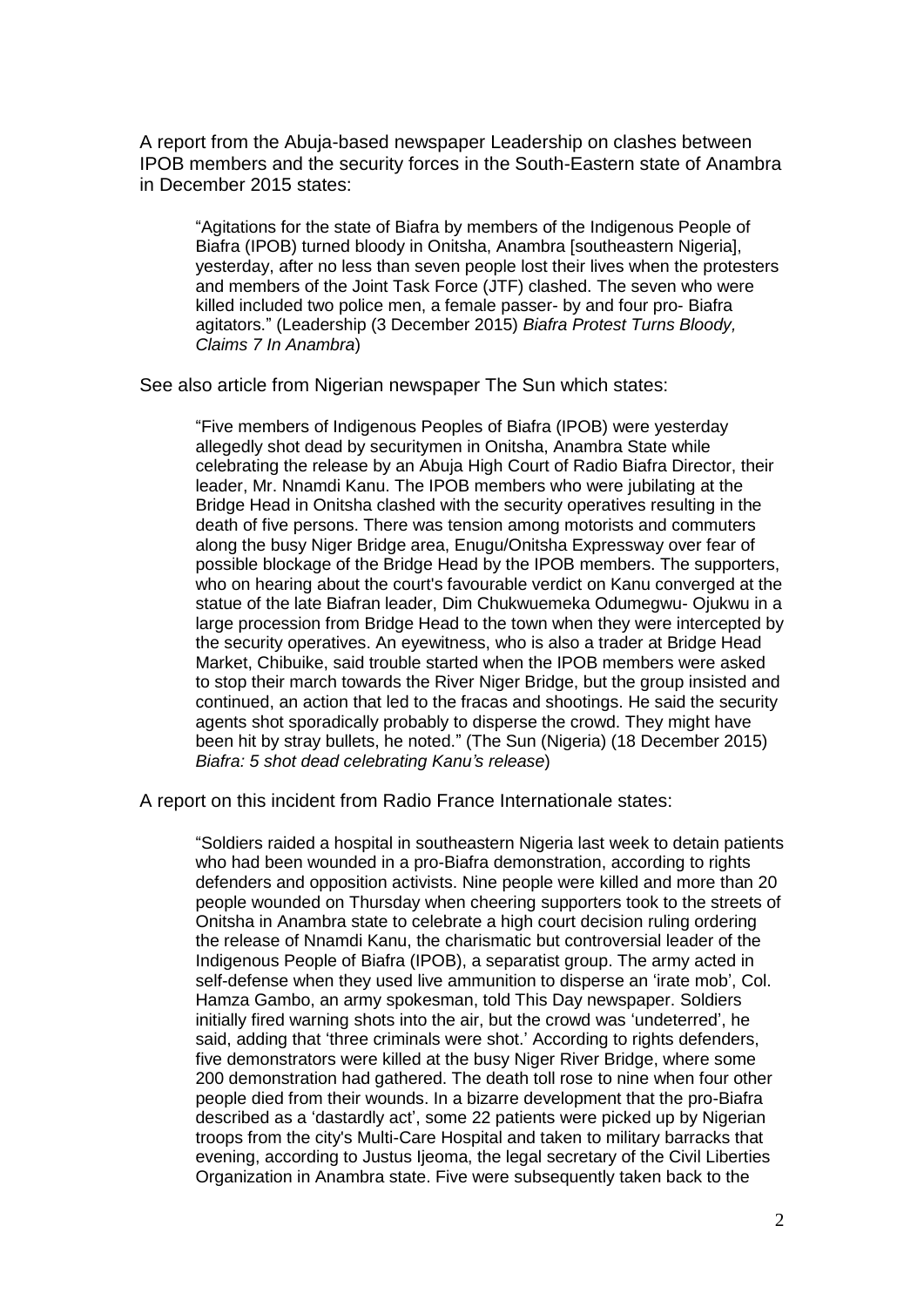hospital." (Radio France Internationale (22 December 2015) *Nigeria - Nigerian army raids hospital, arrests wounded civilians*)

## An IHS Global Insight report states:

"Activists from IPOB founded by Kanu have staged fairly small-scale but frequent and violent protests to demand his release. They have been joined by the more established Movement for the Actualisation of the Sovereign State of Biafra (MASSOB). These protests have taken place in the states of Abia, Anambra, Enugu, Ebonyi, and Imo, where the Igbo are in a majority, but also in oil-producing states to the south such as Rivers, Delta, and Akwa Ibom, which were part of Biafra in 1967 70. Many demonstrations have gone ahead despite permission being refused by state or police authorities. That factor has frequently led to violence as security forces aim to break up the marches by force." (IHS Global Insight (19 January 2016) *Biafran support likely to remain limited but detention of secessionist leader will continue driving violent Nigerian protests*)

A report from Nigerian newspaper The Sun states:

"Aba, the commercial hub of Abia State was yesterday literally turned into a war front as soldiers clashed with protesting members of Indigenous People of Biafra (IPOB) and a faction of the Movement for the Actualisation of Sovereign States of Biafra (MASSOB), resulting in the death of eight people with over 30 injured. The pro-Biafra groups, who were protesting against the detention of IPOB leader and Director of Radio Biafra, Nnamdi Kanu had the previous day ordered markets, banks, schools and other business centres to close shop in solidarity. They converged at the National High School, along Port Harcourt Road, Aba, from where they attempted to march and enforce the order, but were quickly dispersed by soldiers and policemen." (The Sun (Nigeria) (18 January 2016) *Biafra protest turns bloody, again*)

An International Business Times report on events in Anambra State in May 2016 states:

"Dozens of people – including two policemen – are believed to have been killed by security forces in south-eastern Nigeria during commemorations to pay homage to the victims of the 1967-1970 Nigerian civil war, also known as Biafran war. There are contrasting reports on the death toll, ranging from seven to 40. The alleged incidents occurred on 30 May as people were holding events to remember what many refer to as the 'genocide' or 'holocaust of the Biafran people'. It has been alleged that security forces entered St Edmund's Catholic Church, Nkpor Agu, in Anambra state, and opened fire on worshippers, accusing them of belonging to the Indigenous People of Biafra (Ipob) group. At least five people were killed in the incident. Another 35 are believed to have been killed when security forces allegedly opened fire on Ipob members in Onitsha, Nkpor and Ogidi, the Vanguard newspaper reported. AFP reported that at least seven people – five civilians and two police officers – were killed during clashes between pro-Biafra demonstrations and security forces in Asaba, Delta state." (International Business Times (31 May 2016) *Nigeria: 'Many people shot' during Biafra Day events as police order disarming of Ipob members*)

See also Agence France Presse report which states: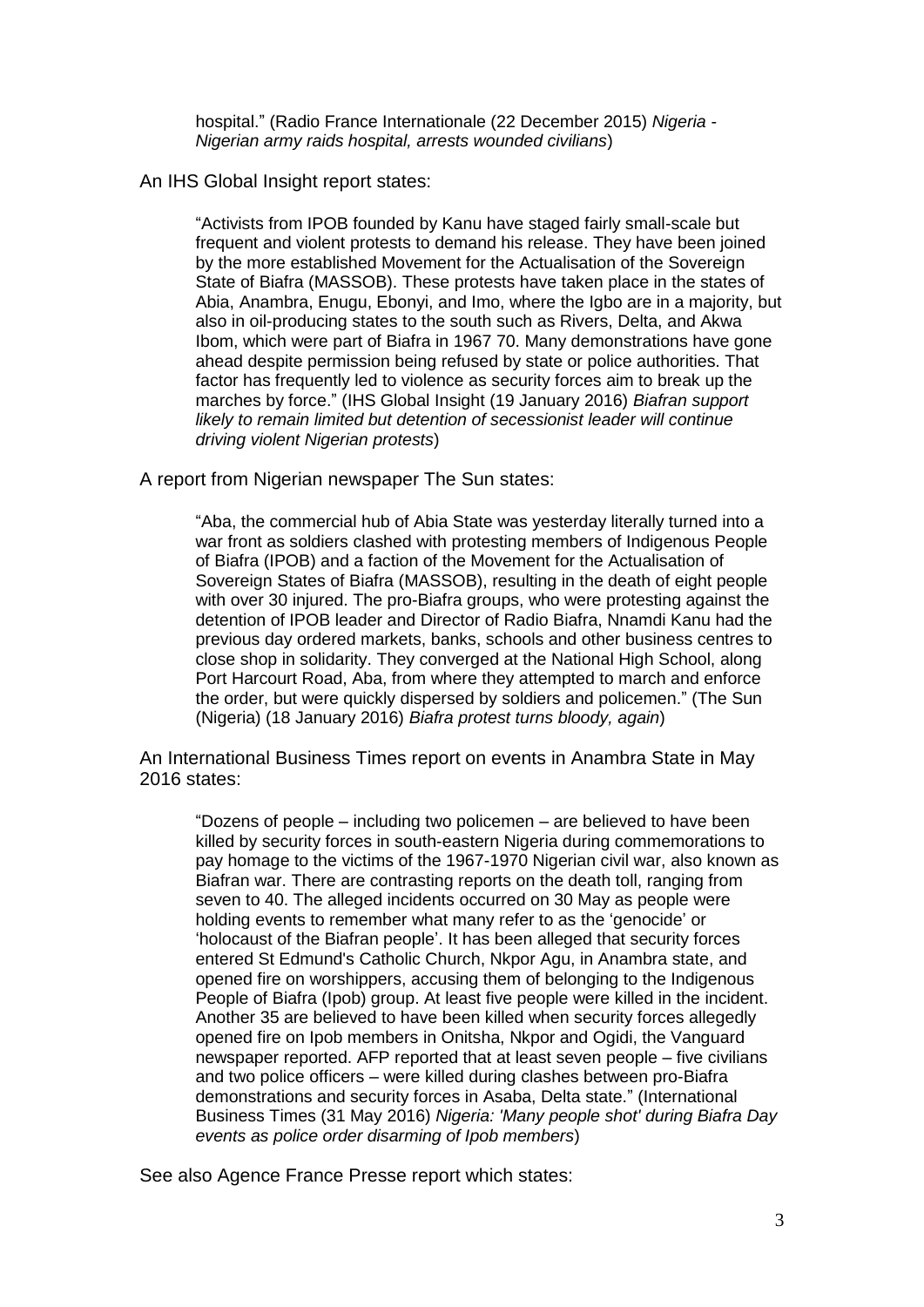"Police said officers opened fire because members of the Indigenous People of Biafra (IPOB) movement shot at security forces deployed to monitor the protests. But IPOB spokesman Anayo Chukwu-Okpara denied the claim and said at least 35 members of the group were killed in the commercial hub of Onitsha in Anambra state. An Anambra police spokesman told AFP 'five corpses were recovered' in Onitsha while in the capital of neighbouring Delta state, Asaba, the police said five protesters were killed." (Agence France Presse (31 May 2016) *Ten dead as Biafra anniversary turns bloody*)

A report from Nigerian newspaper The Sun states:

"Indigenous People of Biafra (IPOB) has slammed the Inspector-Gen-eral of Police Mr. Solomon Arase over an order to his men to clampdown on its members and disarm pro-Biafra agitators in Delta and Anambra States. The group had clashed with security agents on Monday during the 30th anniversary of Biafra during which many lives were lost and scores injured. In their reactions to the IGP order to deal decisively with IPOB members, spokespersons of the group, Dr. Clifford Iroanya and Mr. Emma Mmezu accused the police boss of alleging that IPOB members were armed and undertook premeditated attacks on police officers which they said was a lie." (The Sun (Nigeria) (3 June 2016) *Biafra: IPOB spits fire*)

A report from Amnesty International states:

"An on-the-ground investigation by Amnesty International has confirmed that the Nigerian army gunned down unarmed people ahead of last month's planned pro-Biafran commemoration events in Onitsha, Anambra state. Evidence gathered from eyewitnesses, morgues and hospitals confirms that between 29-30 May 2016, the Nigerian military opened fire on members of the Indigenous people of Biafra (IPOB), supporters and bystanders at three locations in the town." (Amnesty International (10 June 2016) *Nigeria: Killing of unarmed pro-Biafra supporters by military must be urgently investigated*)

This report also states:

"Amnesty International has received reports from various sources on the ground alleging that at least 40 people were killed and more than 50 injured. After visits to hospitals and morgues, the organization has confirmed - based on this initial investigation - that at least 17 people were killed and nearly 50 injured. The real number is likely to be higher. Some of the dead and injured IPOB supporters seen by an Amnesty International researcher were shot in the back, an indication that they were fleeing the scene when they were shot." (ibid)

Referring to the deaths of IPOB members in Onitsha, Anambra State between August 2015 and May 2016 this report states:

"The organization's research shows that since August 2015, there have been at least five similar incidents in Onitsha alone where the police and military shot unarmed IPOB members and supporters. Amnesty International has documented cases of alleged unlawful killings by the Nigerian army between August 2015 and May 2016. In August 2015, military officers opened fire on peaceful supporters of IPOB calling for an independent Biafran state. The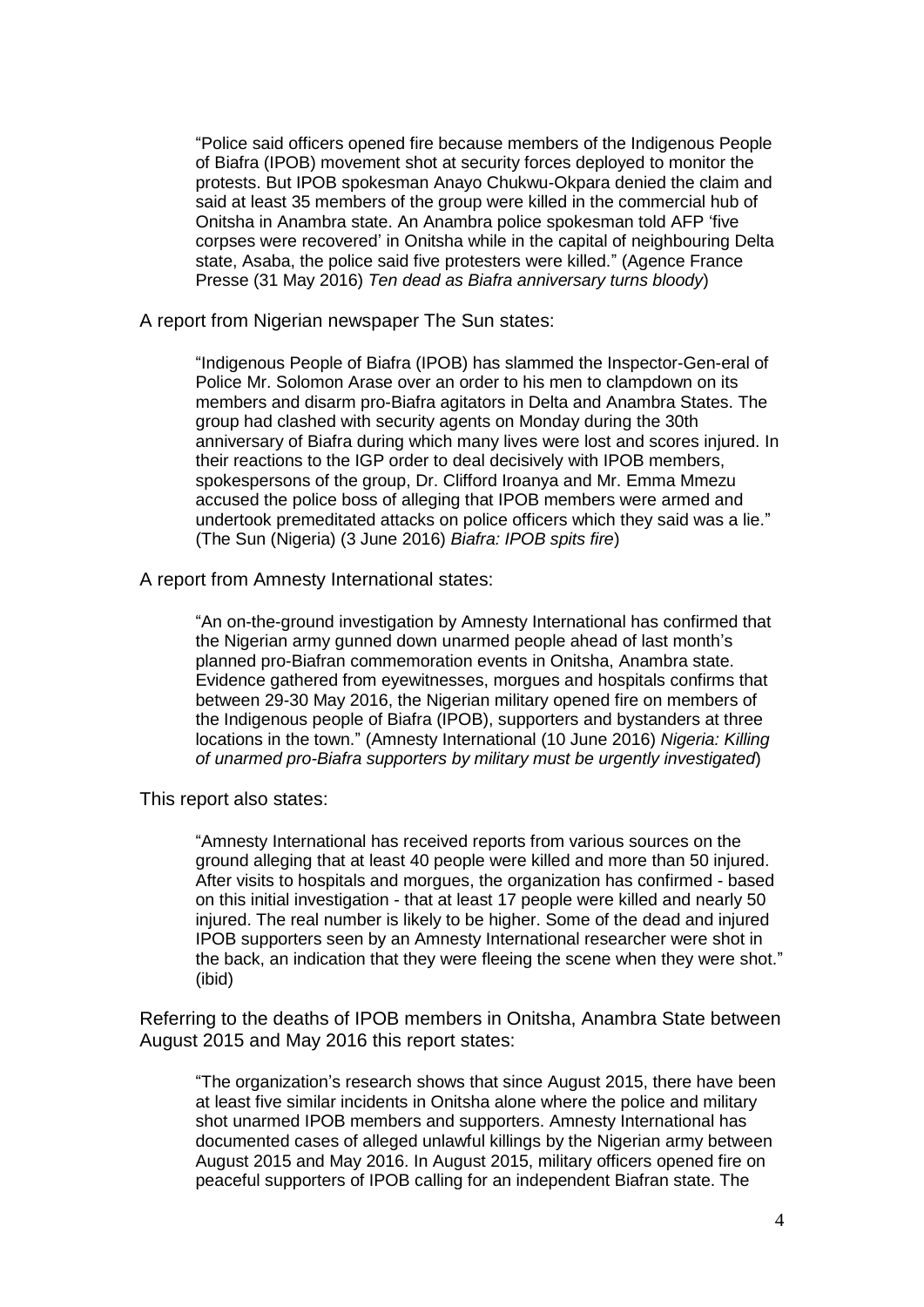killings and mass arrests of members and supporters of IPOB by a joint military and police operations continued in October, November and December 2015." (ibid)

This response was prepared after researching publicly accessible information currently available to the Research and Information Unit within time constraints. This response is not and does not purport to be conclusive as to the merit of any particular claim to refugee status or asylum. Please read in full all documents referred to.

## **References:**

Agence France Presse (31 May 2016) *Ten dead as Biafra anniversary turns bloody* [http://www.lexisnexis.com](http://www.lexisnexis.com/) (Accessed 12 May 2017) This is a subscription database

Amnesty International (10 June 2016) *Nigeria: Killing of unarmed pro-Biafra supporters by military must be urgently investigated* <https://www.amnesty.org/en/documents/afr44/4716/2016/en/> (Accessed 12 May 2017)

IHS Global Insight (19 January 2016) *Biafran support likely to remain limited but detention of secessionist leader will continue driving violent Nigerian protests* [http://www.lexisnexis.com](http://www.lexisnexis.com/) (Accessed 12 May 2017) This is a subscription database

Leadership (3 December 2015) *Biafra Protest Turns Bloody, Claims 7 In Anambra* [https://monitoring.bbc.co.uk/#/product/80325975](https://monitoring.bbc.co.uk/) (Accessed 12 May 2017) This is a subscription database

Nigerian Tribune (7 November 2015) *Police disperse pro-Biafra agitators in Asaba* [http://www.lexisnexis.com](http://www.lexisnexis.com/) (Accessed 12 May 2017)) This is a subscription database

Radio France Internationale (22 December 2015) *Nigeria - Nigerian army raids hospital, arrests wounded civilians* [http://www.lexisnexis.com](http://www.lexisnexis.com/) (Accessed 12 May 2017) This is a subscription database

The Sun (Nigeria) (3 June 2016) *Biafra: IPOB spits fire* [http://www.lexisnexis.com](http://www.lexisnexis.com/)